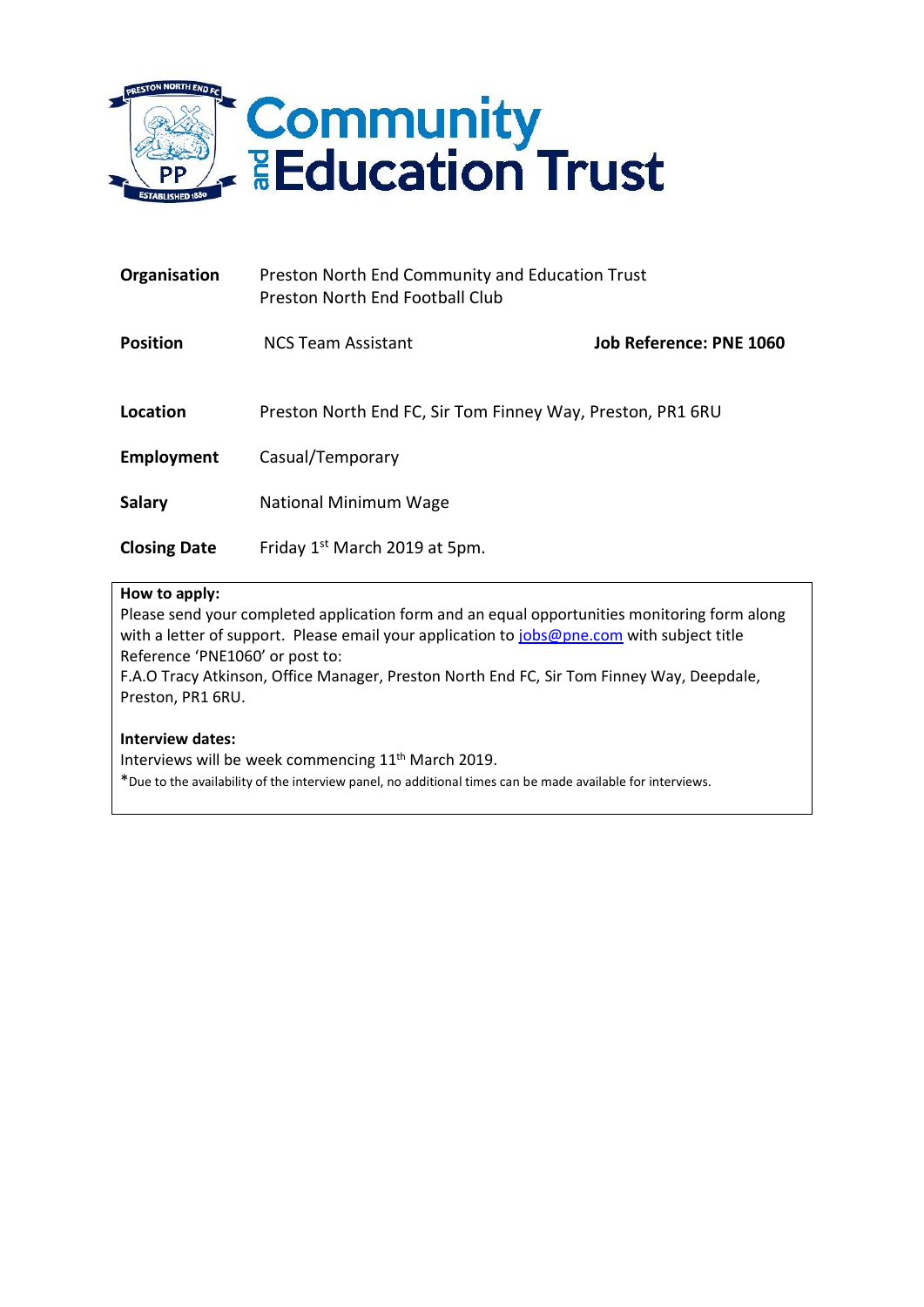# **NCS Team Assistant**

Job Description \ Person Spec PNE Community and Education Trust Preston North End FC.



|    |                               | <b>JOB DESCRIPTION</b>                                                                                                      |  |  |  |
|----|-------------------------------|-----------------------------------------------------------------------------------------------------------------------------|--|--|--|
| 1. | <b>Job Title</b>              | <b>NCS Team Assistant</b>                                                                                                   |  |  |  |
|    | <b>Salary / Benefits</b>      | Travel, accommodation and food will be provided throughout a                                                                |  |  |  |
|    |                               | residential stay.                                                                                                           |  |  |  |
|    | <b>Hours of Work</b>          | On two occasions you will be required to stay a minimum of                                                                  |  |  |  |
|    |                               | four nights and five days. The following occasions are;                                                                     |  |  |  |
|    |                               | Monday 29th July - Friday 2nd August                                                                                        |  |  |  |
|    |                               | Monday 5 <sup>th</sup> August - Friday 9 <sup>th</sup> August                                                               |  |  |  |
|    |                               | Non-residential days:                                                                                                       |  |  |  |
|    |                               | Monday 12 <sup>th</sup> August - Friday 23 <sup>rd</sup> August                                                             |  |  |  |
|    |                               |                                                                                                                             |  |  |  |
|    | <b>Location</b>               | Week 1: Mount Cook Adventure Centre, Matlock, Derbyshire.                                                                   |  |  |  |
|    |                               | Week 2: University of Cumbria, Lancaster.                                                                                   |  |  |  |
|    |                               | Week 3-4: Preston North End FC, Deepdale, Preston, PR1 6RU                                                                  |  |  |  |
|    | <b>Responsible To</b>         | Wave Leader/Team Leader.                                                                                                    |  |  |  |
|    | <b>Responsible For</b>        | Assist with a team of up to fifteen young people.                                                                           |  |  |  |
|    | <b>Employment Type</b>        | Casual/Temporary                                                                                                            |  |  |  |
| 2. | <b>Overall purpose of the</b> | Preston North End Community & Education Trust is looking for                                                                |  |  |  |
|    | Job                           | passionate individuals who are ready for a demanding role as                                                                |  |  |  |
|    |                               | part of an intensive summer programme. This is an excellent                                                                 |  |  |  |
|    |                               | opportunity to be involved with an exciting programme which                                                                 |  |  |  |
|    |                               | has tangible results for the young people involved. The roles are                                                           |  |  |  |
|    |                               | demanding and fast-paced but highly rewarding. The National                                                                 |  |  |  |
|    |                               | Citizen Service (NCS) programme arrives at a pivotal moment in                                                              |  |  |  |
|    |                               | a young person's life. At 16 or 17 years of age they are on the                                                             |  |  |  |
|    |                               | cusp of adulthood, trying out new experiences and working out                                                               |  |  |  |
|    |                               | who they are and what they want to do. At a time when                                                                       |  |  |  |
|    |                               | teenagers are making big choices about their future, NCS is there                                                           |  |  |  |
|    |                               | to give them confidence and self-belief. We don't just tell them<br>they're capable, we challenge them to find that out for |  |  |  |
|    |                               | themselves. Our graduates come out fired up about their future,                                                             |  |  |  |
|    |                               | aware of opportunities around them and convinced they can                                                                   |  |  |  |
|    |                               | make a difference.                                                                                                          |  |  |  |
|    |                               |                                                                                                                             |  |  |  |
| 3. | <b>Duties and</b>             | Be a role model and participate in all activities<br>п                                                                      |  |  |  |
|    | <b>Responsibilities</b>       | Ensure that the young people develop skills for work and<br>٠                                                               |  |  |  |
|    |                               | life e.g. team work, communication and leadership skills.                                                                   |  |  |  |
|    |                               | Work with and support all other staff to deal with any<br>п                                                                 |  |  |  |
|    |                               | challenging behaviour.                                                                                                      |  |  |  |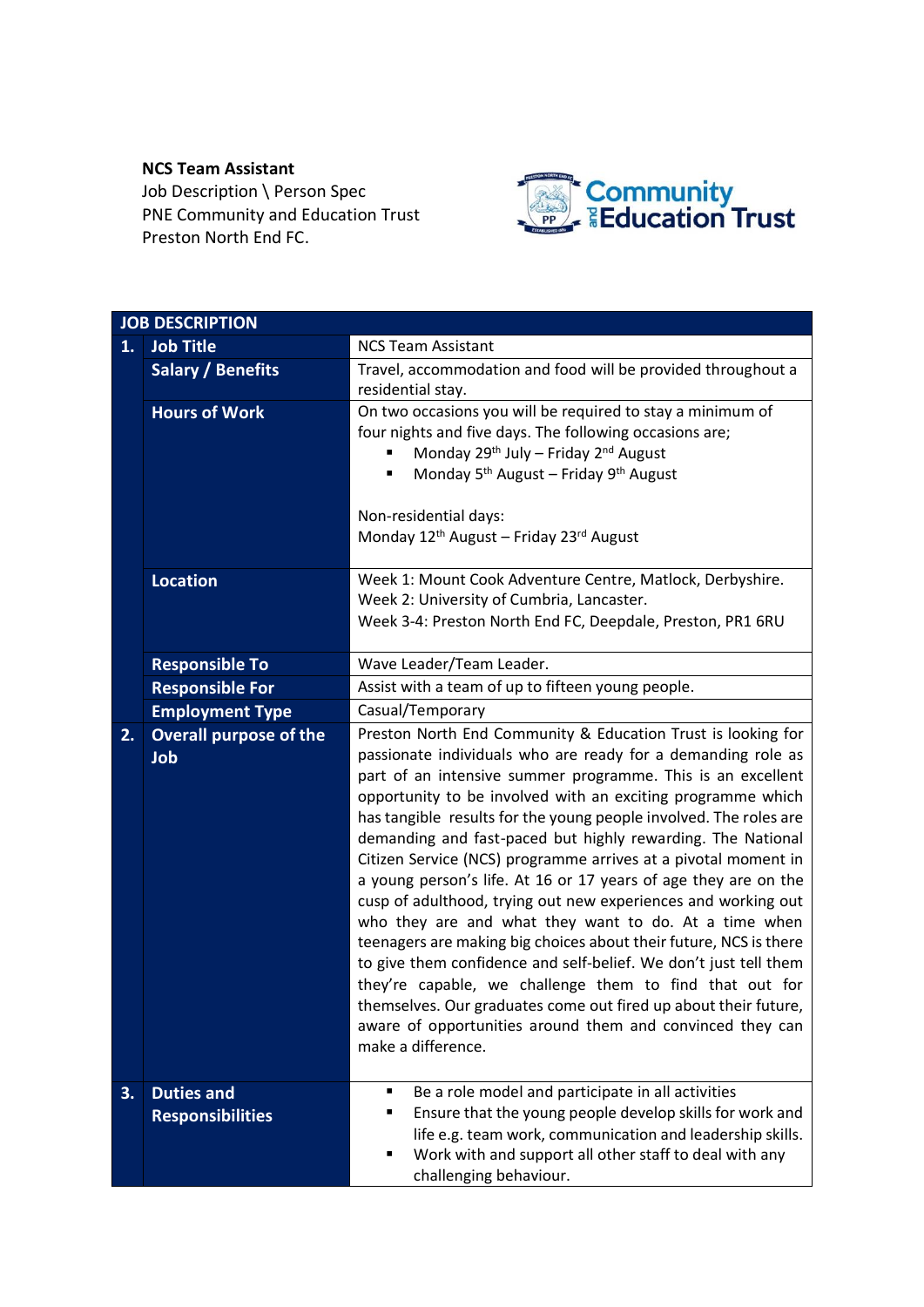|    |                | Lead, inspire and take responsibility for the pastoral care<br>٠<br>for a group of participants, ensuring their safety and<br>assisting their personal development.<br>Support the team leader on guided reflection activities<br>to support the learning of young people.<br>Initiate and build positive relationships with the young<br>people which are based on mutual respect and trust.<br>Ensure that appropriate safeguarding, health & safety<br>and other relevant policies are implemented and<br>followed.<br>Work as part of a larger team of staff to support the<br>planning and delivery of a Social Action Project.<br>To complete other tasks, as directed by the Wave<br>٠<br>Leader/Team Leader that support young people to<br>successfully complete the NCS programme. |
|----|----------------|----------------------------------------------------------------------------------------------------------------------------------------------------------------------------------------------------------------------------------------------------------------------------------------------------------------------------------------------------------------------------------------------------------------------------------------------------------------------------------------------------------------------------------------------------------------------------------------------------------------------------------------------------------------------------------------------------------------------------------------------------------------------------------------------|
| 4. | <b>General</b> | The team assistant will assist the team leader with the group to<br>overcome adrenaline fuelled challenges, learn skills for work and<br>life and also, successfully plan their own social action projects.<br>This role would be suitable for anyone interested in youth work<br>who may wish to develop their skills and expertise in this area as<br>well as benefiting from this experience.                                                                                                                                                                                                                                                                                                                                                                                             |

| <b>PERSON SPECIFICATION</b>    | <b>DESCRIPTION</b>                                                                                                                                                                                                                                                                                                                                                                                                                        |  |  |
|--------------------------------|-------------------------------------------------------------------------------------------------------------------------------------------------------------------------------------------------------------------------------------------------------------------------------------------------------------------------------------------------------------------------------------------------------------------------------------------|--|--|
| 1. Qualifications              |                                                                                                                                                                                                                                                                                                                                                                                                                                           |  |  |
| <b>Essential</b>               | Previous experience of working with young people, or of<br>$\blacksquare$<br>the NCS programme is ideal.<br>Knowledge of the NCS programme<br>٠<br>Ability to inspire.<br>٠<br>Punctual and reliable to ensure professional service<br>٠<br>Creative and flexible and able to work well with others<br>$\blacksquare$<br>in a team.<br>Willingness to complete NCS online training modules,<br>٠<br>first aid and safeguarding workshops. |  |  |
| <b>Desirable</b>               | Experience of planning and delivering activities in<br>$\bullet$<br>partnership with young people.                                                                                                                                                                                                                                                                                                                                        |  |  |
| 2. Experience/Skills/Abilities |                                                                                                                                                                                                                                                                                                                                                                                                                                           |  |  |
| <b>Essential</b>               | Organised<br>٠<br>Energetic<br>п<br>Enthusiastic<br>Supportive                                                                                                                                                                                                                                                                                                                                                                            |  |  |